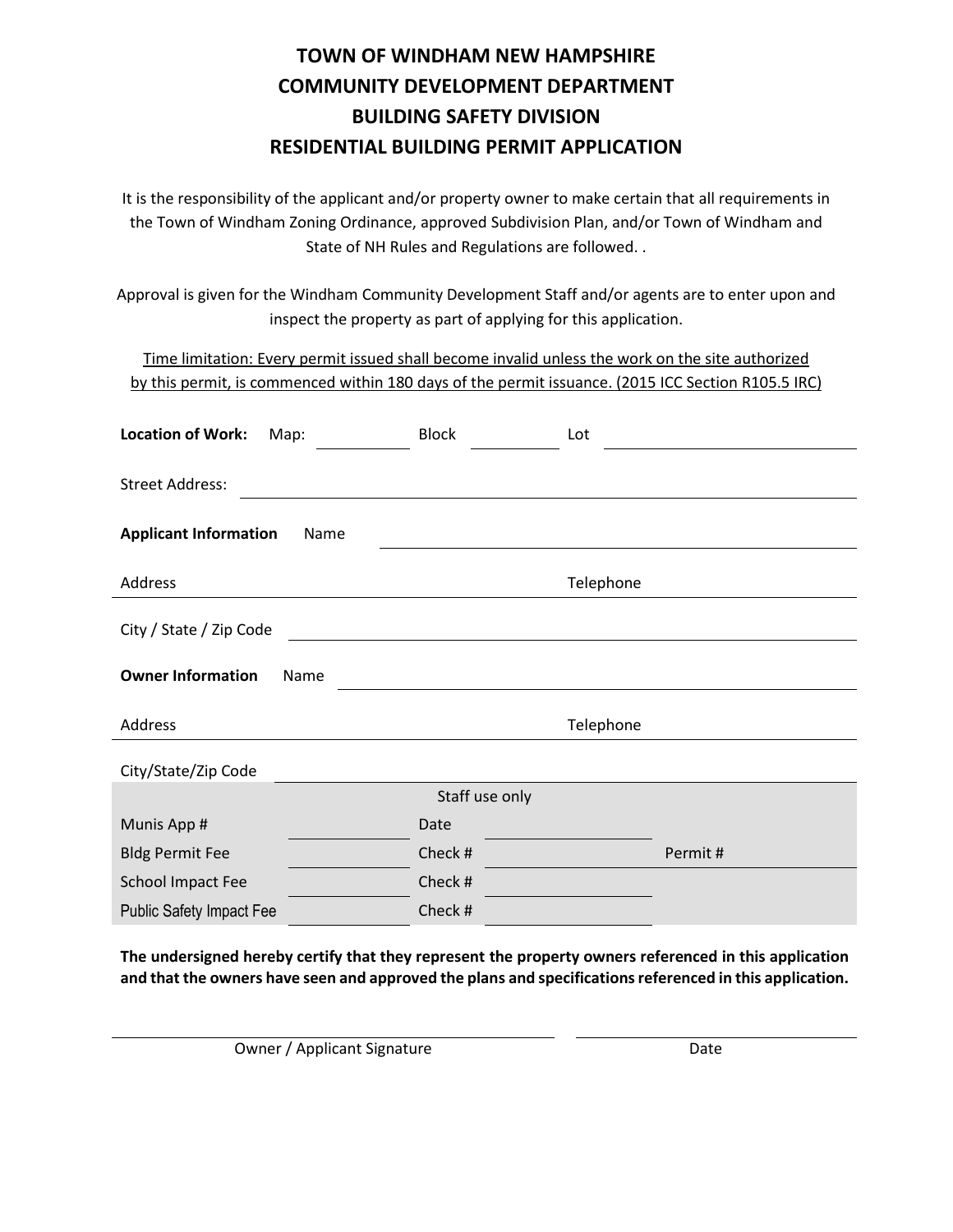## **TOWN OF WINDHAM NEW HAMPSHIRE COMMUNITY DEVELOPMENT DEPARTMENT BUILDING SAFETY DIVISION RESIDENTIAL BUILDING PERMIT APPLICATION**

It is the responsibility of the applicant and/or property owner to make certain that all requirements in the Town of Windham Zoning Ordinance, approved Subdivision Plan, and/or Town of Windham and State of NH Rules and Regulations are followed. .

Approval is given for the Windham Community Development Staff and/or agents are to enter upon and inspect the property as part of applying for this application.

Time limitation: Every permit issued shall become invalid unless the work on the site authorized by this permit, is commenced within 180 days of the permit issuance. (2015 ICC Section R105.5 IRC)

| Application Fee \$25.00 + |        |      | Heated areas .35 sq ft |         | Unheated Areas \$0.12 sqft |  |
|---------------------------|--------|------|------------------------|---------|----------------------------|--|
| Unheated Spaces           |        |      |                        |         |                            |  |
| <b>Basement</b>           | Garage | Deck | Porch                  | Sunroom | Other                      |  |
|                           |        |      |                        |         |                            |  |

| <b>Heated Spaces</b> |              |             |       |  |  |
|----------------------|--------------|-------------|-------|--|--|
| First floor          | Second Floor | Third Floor | Other |  |  |

| Plot plan drawn to scale for foot print expansion                                                                                  |
|------------------------------------------------------------------------------------------------------------------------------------|
| 2 sets of plans to scale with elevations, cross sections, basement, $1st$ and $2nd$ floors and roof<br>framing 11" x 17" preferred |
| Energy compliance report                                                                                                           |
| Cut sheets for lvls, glu-lams, steel beams etc.                                                                                    |
| Window type and size for emergency egress                                                                                          |
| Engineer stamp for all wood trusses                                                                                                |
| Fire department approvals for propane or oil appliances, tanks, furnaces                                                           |
| Septic approval for bedroom expansion of year round conversion                                                                     |
| NHDES approval for shoreline or septic                                                                                             |
|                                                                                                                                    |